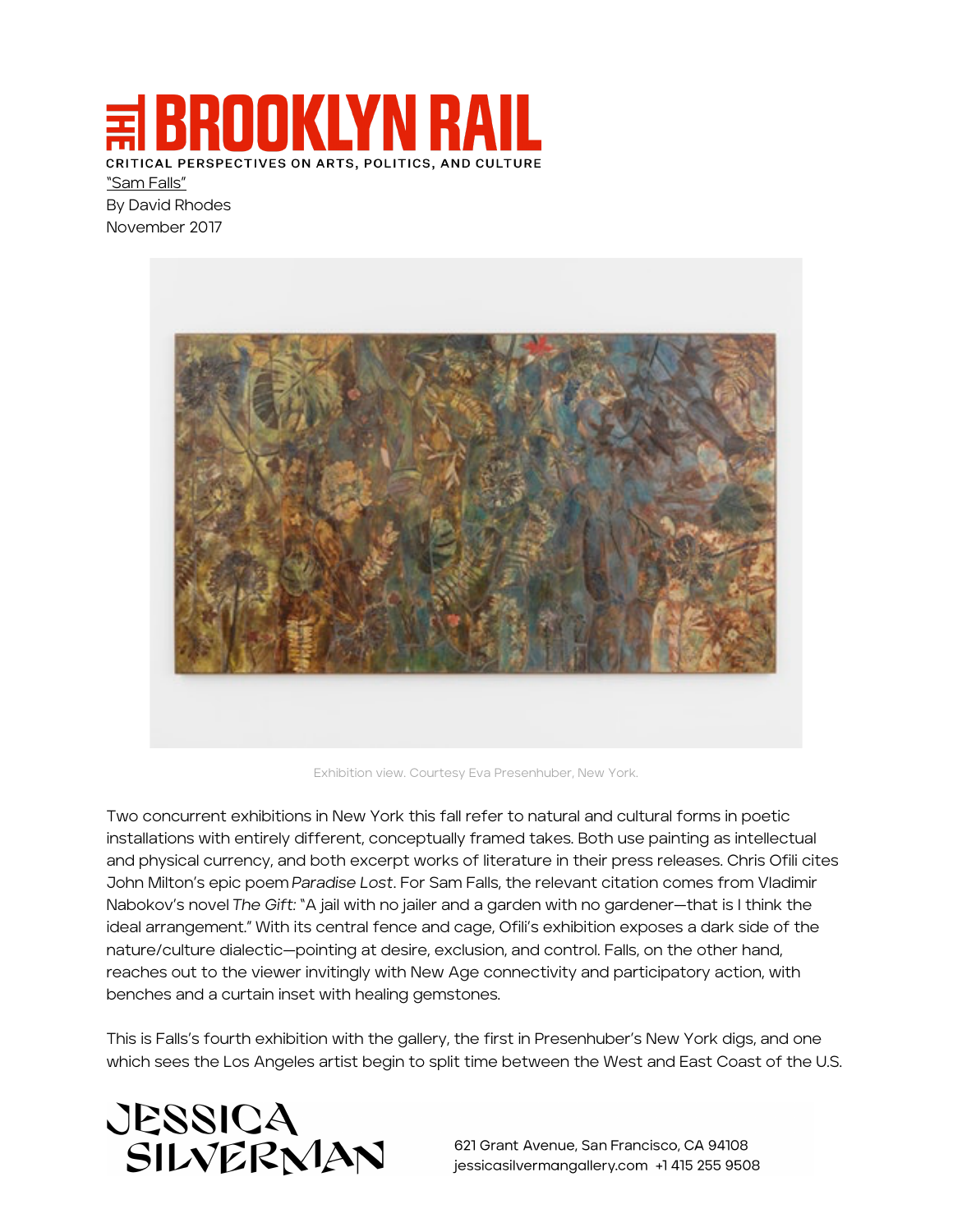In an approach to process that appears to have a lot to do with a consideration of early photography's alchemical side (the artist considers photography the origin point of all his work), Falls leaves his canvases out of doors during rainstorms to be marked by and absorb natural elements. The paintings in this exhibition are made upstate by first dying the canvas in natural clay pools made in the road after a storm. Moving off-road and into the trees, he then repeats the process using pigments. But Falls's paintings embrace imagery as much as they do process. Each moment of contact with weather and local plant life forms a trace like a photographic multi exposure. In this way, the work becomes a literal landscape painting, you could say, rather than a painting of landscape. Falls has spoken about the speed of travel by car, train, or plane, and avowed to explore a slower experiential path by walking away from the velocity of mechanized transport; in his own words: "What I'm doing now is getting out of the car and walking, away from where the cars, trains and planes can go. It's slow and quiet, very intimate." The paintings take time, the artist often working through the night, the word exposure again comes to mind, exposure to wakefulness and, to a natural metaphysical dark room—the night.

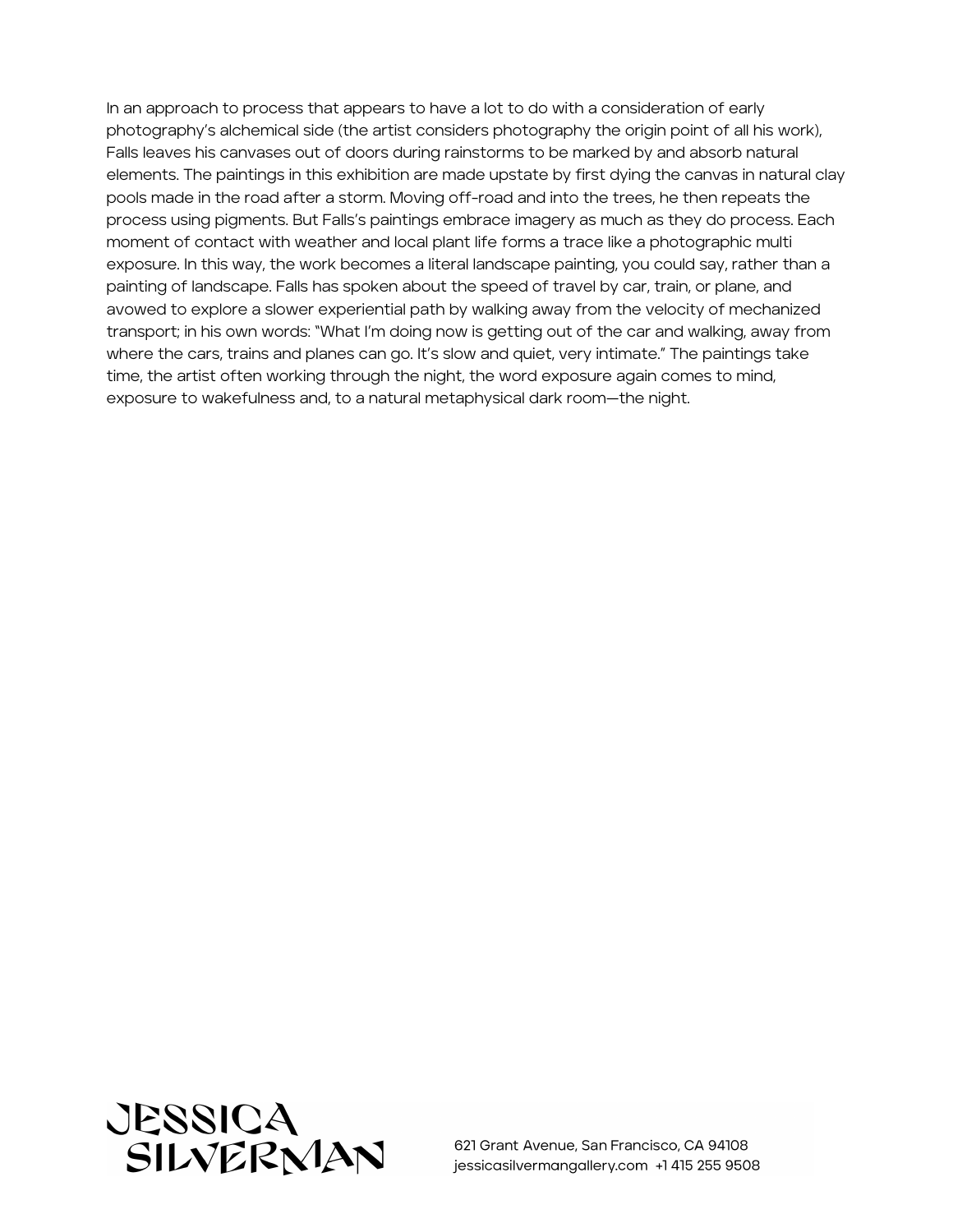

Exhibition view. Courtesy Eva Presenhuber, New York.

*Untitled (Bovina, N.Y. field to forest 1)* (2017) is typical of Fall's paintings in this exhibition. On the canvas—which looks like a drop sheet judging by the horizontal seam—layers of plants have left their negative shape after being sprinkled over with pigment and left in the rain. The effect is earthy, corporeal and also photographic, like light sensitive paper, partially covered, and then subjected to a brief moment of illumination. For such direct methods, the results are extraordinary. Far from the banality of some recently lauded monochrome process paintings, these works bring together unexpected threads—land art, process painting, photography, installation.